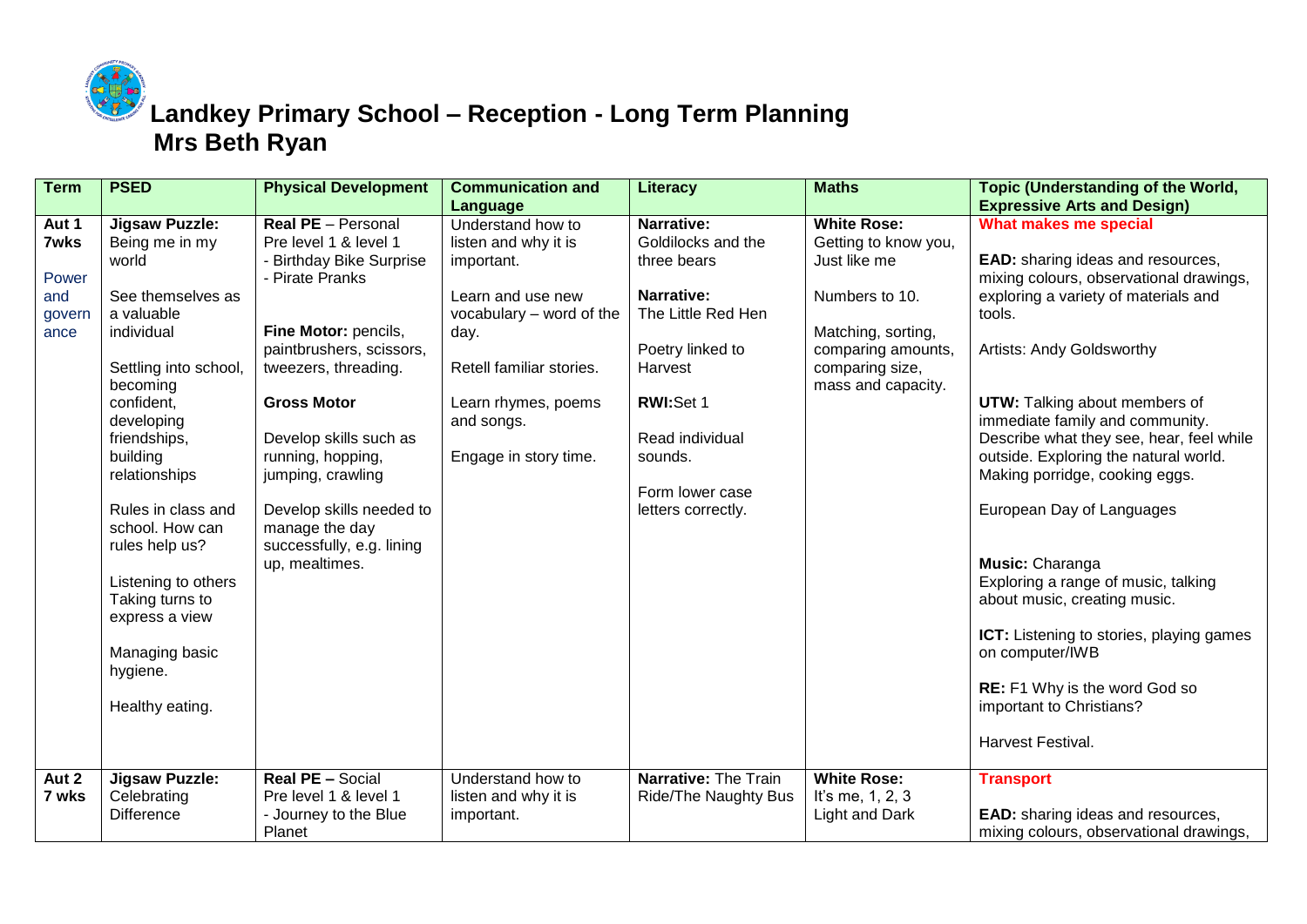

## **Landkey Primary School – Reception - Long Term Planning**

#### **Mrs Beth Ryan**

| Social<br>justice<br>and<br>inequa<br>lity                | Show sensitivity to<br>people's feelings<br>and needs.<br>Supporting others<br>in group or class.<br>Importance of<br>caring and sharing.<br>What is fair and<br>unfair?<br>Basic needs for<br>human life | - Monkey Business<br>Fine Motor: pencils,<br>paintbrushers, scissors,<br>tweezers, threading.<br><b>Gross Motor</b><br>Further develop skills<br>needed to manage the<br>day successfully, e.g.<br>lining up, mealtimes.       | Learn and use new<br>vocabulary - word of the<br>day.<br>Retell familiar stories.<br>Learn rhymes, poems<br>and songs.<br>Engage in story time.<br>Ask questions.<br>Use talk to sort out<br>problems and organise<br>thinking. | Non-fiction: Fire of<br>London<br>Autumn poetry e.g.<br>weather, fireworks<br>RWI: Set 1 and start<br>Set 2. Introduce<br>reading Ditties.<br>Read individual<br>sounds.<br>Blend sounds into<br>words. | Representing,<br>comparing and the<br>composition of 1, 2,<br>3.<br>Circles and triangles<br>and positional<br>language.<br>Representing<br>numbers to 5.<br>One more and one<br>less.<br>Shapes with four | junk modelling, exploring a variety of<br>materials and tools.<br>UTW: comment on things from the past,<br>recognise differences between our<br>country and other countries. Local walk<br>to church. Bonfire night/fireworks.<br>Music: Charanga<br>Exploring a range of music, talking<br>about music, creating music.<br>ICT: Listening to stories, playing games<br>on computer/IWB, shows an interest in<br>technological toys e.g. cameras, mobile<br>phones |
|-----------------------------------------------------------|-----------------------------------------------------------------------------------------------------------------------------------------------------------------------------------------------------------|--------------------------------------------------------------------------------------------------------------------------------------------------------------------------------------------------------------------------------|---------------------------------------------------------------------------------------------------------------------------------------------------------------------------------------------------------------------------------|---------------------------------------------------------------------------------------------------------------------------------------------------------------------------------------------------------|------------------------------------------------------------------------------------------------------------------------------------------------------------------------------------------------------------|--------------------------------------------------------------------------------------------------------------------------------------------------------------------------------------------------------------------------------------------------------------------------------------------------------------------------------------------------------------------------------------------------------------------------------------------------------------------|
|                                                           |                                                                                                                                                                                                           |                                                                                                                                                                                                                                |                                                                                                                                                                                                                                 | Form lower case<br>letters correctly.                                                                                                                                                                   | sides, time                                                                                                                                                                                                | RE: F2 Why is Christmas so special to<br>Christians? F4 Being special. Where do<br>we belong?<br>Respecting others beliefs.<br>Nativity.                                                                                                                                                                                                                                                                                                                           |
| Spr1<br>7 wks<br><b>Identit</b><br>y and<br>diversit<br>y | <b>Jigsaw Puzzle:</b><br>Uniqueness and<br>value of every<br>person.<br>Similarities and<br>differences<br>between self and<br>others                                                                     | <b>Real PE - Cognitive</b><br>Pre level 1 & level 1<br>- Tilly the Train's Big<br>Day Out<br>- Thembi walks the<br>Tightrope<br>Fine Motor: pencils,<br>paintbrushers, scissors,<br>tweezers, threading.<br><b>Gross Motor</b> | Understand how to<br>listen and why it is<br>important.<br>Learn and use new<br>vocabulary - word of the<br>day.<br>Retell familiar stories.<br>Learn rhymes, poems<br>and songs.                                               | Non-fiction: Spring/<br>new life<br>Narrative: Fireman<br>Sam<br>RWI: Set 2 Green and<br>Purple storybooks<br>Read individual<br>sounds.                                                                | <b>White Rose:</b><br>Alive in 5<br>Growing 6, 7, 8                                                                                                                                                        | People who help us<br>-How do people help us? What<br>equipment do they need?<br>EAD: sharing ideas and resources,<br>mixing colours, observational drawings,<br>junk modelling, exploring a variety of<br>materials and tools.<br>Artists: Kandkinsky & Mondrian linked to<br>shapes                                                                                                                                                                              |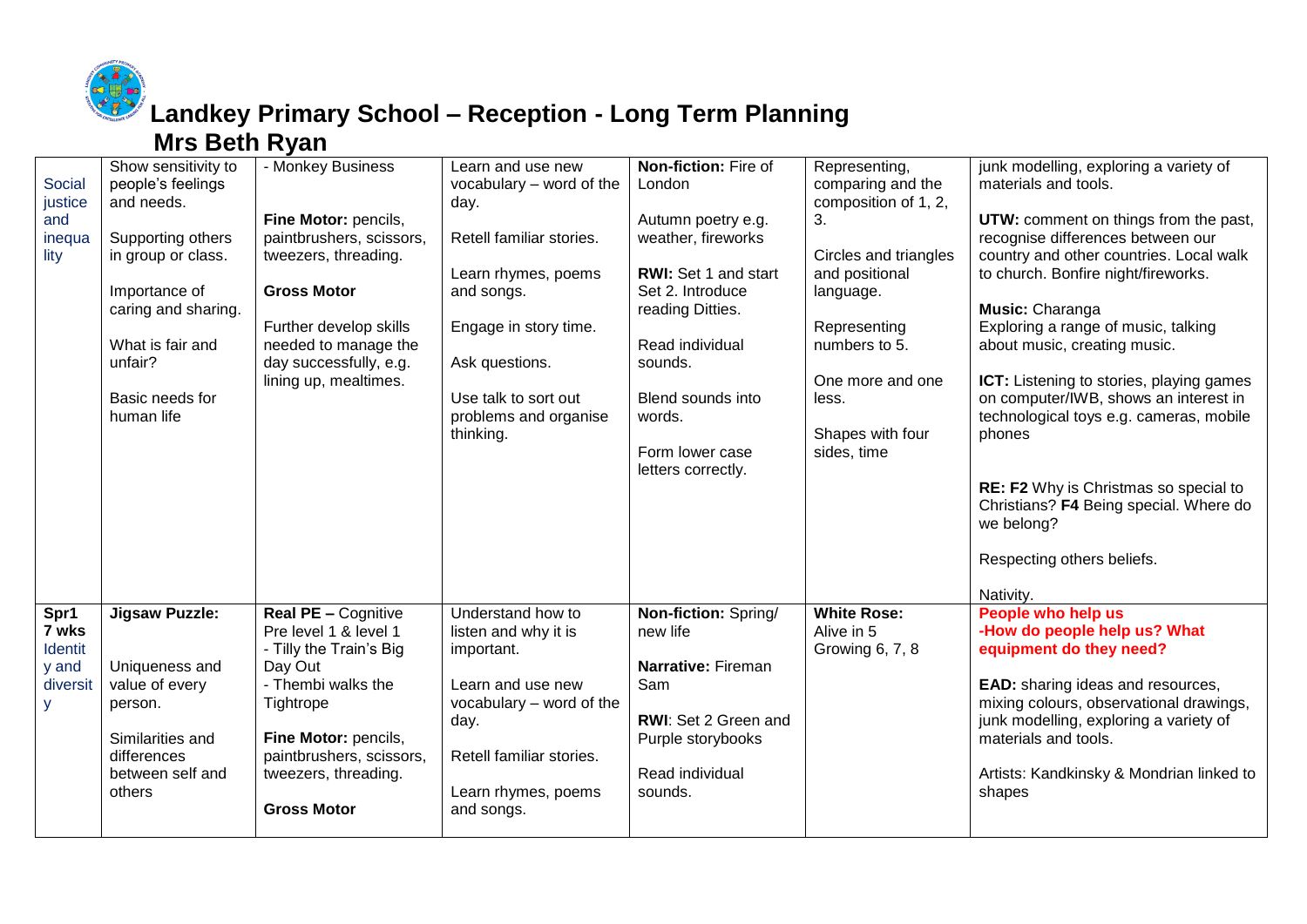

#### **Landkey Primary School – Reception - Long Term Planning Mrs Beth Ryan**

|                                                              | Suggest a way to<br>solve a problem.<br>Be respectful and<br>tolerant.<br>Be positive and<br>hardworking.                                                                                                                                                                |                                                                                                                                                                                                               | Engage in story time.<br>Ask questions.<br>Use talk to sort out<br>problems and organise<br>thinking.                                                                                                                                                            | Blend sounds into<br>words.<br>Form lower case<br>letters correctly.<br>Spell words by<br>identifying sounds.                                                                                                                                                                              |                                         | <b>UTW:</b> Chinese New Year, Visit from<br>emergency services e.g. vet, fire,<br>ambulance, police.<br>Music: Charanga<br>Exploring a range of music, talking<br>about music, creating music.<br><b>ICT:</b> Listening to stories, playing games<br>on computer/IWB, shows an interest in<br>technological toys e.g. cameras and<br>beebots, consider smoke alarms<br>RE: F5 Which places are special and<br>why?                                                                                                                   |
|--------------------------------------------------------------|--------------------------------------------------------------------------------------------------------------------------------------------------------------------------------------------------------------------------------------------------------------------------|---------------------------------------------------------------------------------------------------------------------------------------------------------------------------------------------------------------|------------------------------------------------------------------------------------------------------------------------------------------------------------------------------------------------------------------------------------------------------------------|--------------------------------------------------------------------------------------------------------------------------------------------------------------------------------------------------------------------------------------------------------------------------------------------|-----------------------------------------|--------------------------------------------------------------------------------------------------------------------------------------------------------------------------------------------------------------------------------------------------------------------------------------------------------------------------------------------------------------------------------------------------------------------------------------------------------------------------------------------------------------------------------------|
| Spr 2<br>6 wks<br>Social<br>Justice<br>and<br>Inequa<br>lity | <b>Jigsaw Puzzle:</b><br>Show sensitivity to<br>people's feelings<br>and needs.<br>Discuss different<br>emotions and<br>words associated<br>with it e.g. scared,<br>brave, frightened,<br>anxious.<br>What is fair and<br>unfair?<br>Importance of<br>caring and sharing | <b>Real PE - Creative</b><br>Pre level 1 & level 1<br>- Clowning Around<br>- Wendy's water-ski<br>challenge<br>Fine Motor: pencils,<br>paintbrushers, scissors,<br>tweezers, threading.<br><b>Gross Motor</b> | Learn and use new<br>vocabulary - word of the<br>day.<br>Retell familiar stories.<br>Learn rhymes, poems<br>and songs.<br>Engage in story time.<br>Ask questions.<br>Use talk to sort out<br>problems and organise<br>thinking.<br>Describe events in<br>detail. | Narrative: Jack and<br>the Beanstalk/<br>Gingerbread man<br><b>Non-fiction: Castles</b><br>RWI: Set 2 and 3<br>Orange storybooks<br>Blend sounds into<br>words.<br>Form lower case<br>letters correctly.<br>Spell words by<br>identifying sounds.<br>Write words, captions<br>and phrases. | <b>White Rose:</b><br>Building 9 and 10 | Once upon a time<br><b>EAD:</b> sharing ideas and resources,<br>mixing colours, observational drawings,<br>junk modelling, exploring a variety of<br>materials and tools, develop storylines.<br>Artist: Eric Carle (mixed media linked to<br>minibeasts)<br>UTW: Planting seeds e.g. beans,<br>sunflowers etc. Making bridges, castles.<br>Making gingerbread, postcards to/from<br>other countries. Effect of seasons,<br>natural world.<br>Music: Charanga<br>Exploring a range of music, talking<br>about music, creating music. |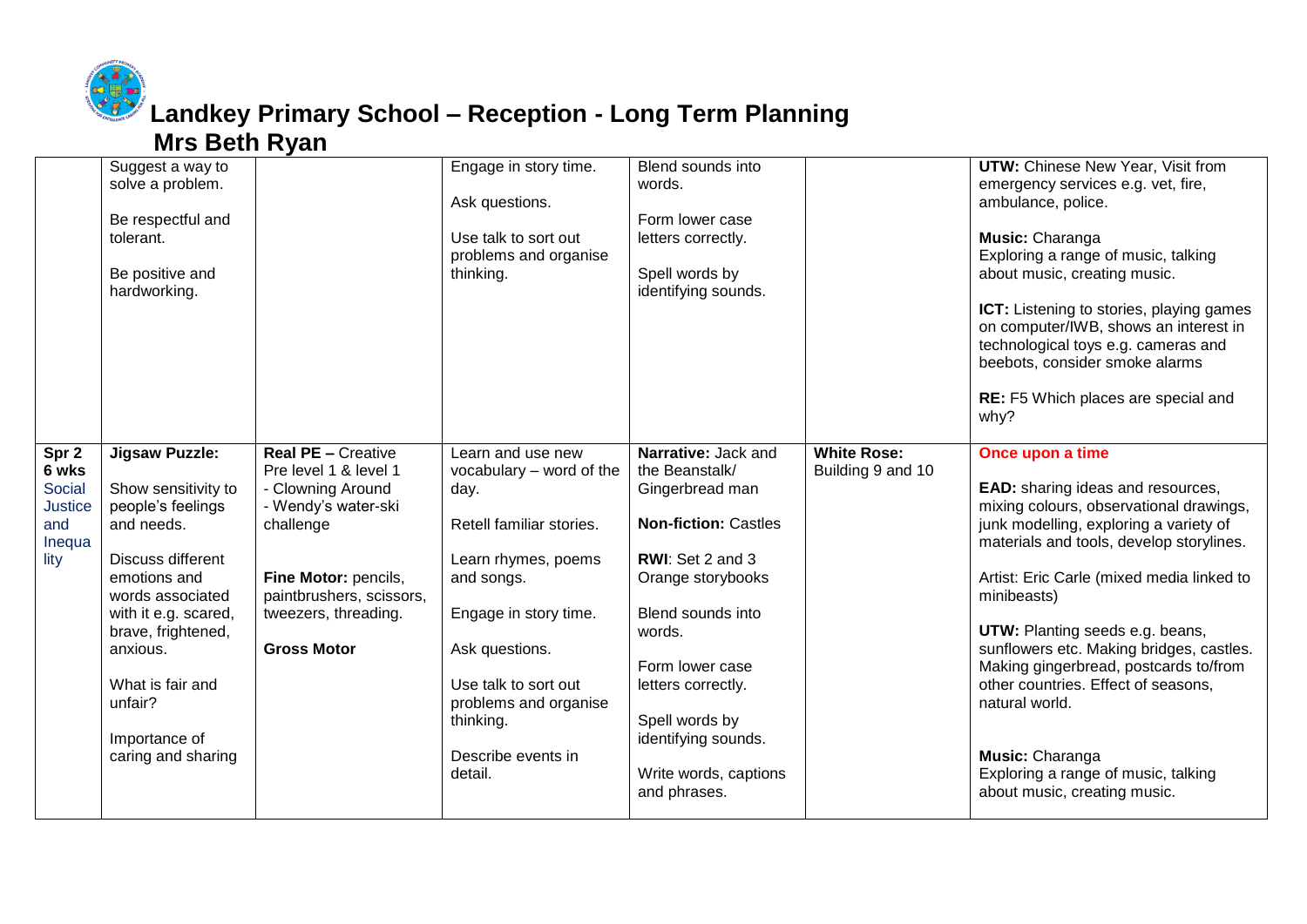

### **Landkey Primary School – Reception - Long Term Planning Mrs Beth Ryan**

|                                                                                                  |                                                                                                                                                                                                                                    |                                                                                                                                                                                                                        |                                                                                                                                                                                                                                 |                                                                                                                                                                                                                                                                                                                                                        |                                                                    | ICT: Listening to stories, playing games<br>on computer/IWB, Operate simple<br>equipment e.g. mouse and keyboard<br>skills, logging in independently.<br>Understands information can be<br>retrieved from computers. Learn to drag<br>and drop images.<br><b>RE:</b> F3 Why is Easter so special to<br>Christians?                                                                                                                                                                                                                                                                                                                                                                                                                                                                           |
|--------------------------------------------------------------------------------------------------|------------------------------------------------------------------------------------------------------------------------------------------------------------------------------------------------------------------------------------|------------------------------------------------------------------------------------------------------------------------------------------------------------------------------------------------------------------------|---------------------------------------------------------------------------------------------------------------------------------------------------------------------------------------------------------------------------------|--------------------------------------------------------------------------------------------------------------------------------------------------------------------------------------------------------------------------------------------------------------------------------------------------------------------------------------------------------|--------------------------------------------------------------------|----------------------------------------------------------------------------------------------------------------------------------------------------------------------------------------------------------------------------------------------------------------------------------------------------------------------------------------------------------------------------------------------------------------------------------------------------------------------------------------------------------------------------------------------------------------------------------------------------------------------------------------------------------------------------------------------------------------------------------------------------------------------------------------------|
| Sum1<br>5 wks<br><b>Sustai</b><br>nable<br>dev/<br>globali<br>sation/i<br>nterde<br>pende<br>nce | <b>Jigsaw Puzzle:</b><br>Living things and<br>their needs.<br>How to take care of<br>immediate<br>environment<br>Possibility of<br>change in the<br>future.<br>Looking after our<br>world<br>Ask for help if<br>unsure what to do. | <b>Real PE - Physical</b><br>Pre level 1 & level 1<br>- John and Jasmine<br>learn to Juggle<br>- Ringo to the Rescue<br>Fine Motor: pencils,<br>paintbrushers, scissors,<br>tweezers, threading.<br><b>Gross Motor</b> | Learn and use new<br>vocabulary - word of the<br>day.<br>Retell familiar stories.<br>Learn rhymes, poems<br>and songs.<br>Engage in story time.<br>Ask questions.<br>Use talk to sort out<br>problems and organise<br>thinking. | Narrative: Sharing a<br>shell/Pirates love<br>underpants<br>Poetry: Commotion in<br>the ocean<br>Narrative: Michael<br>Recycle<br>RWI: Set 3, reading<br>Yellow, Blue and Grey<br>storybooks<br>Blend sounds into<br>words.<br>Form lower case<br>letters correctly.<br>Spell words by<br>identifying sounds.<br>Write words, captions<br>and phrases. | <b>White Rose:</b><br>On the move<br>Superhero to 20 and<br>beyond | <b>Under the Sea</b><br><b>EAD:</b> sharing ideas and resources,<br>mixing colours, observational drawings,<br>junk modelling, exploring a variety of<br>materials and tools, develop storylines.<br>Make recycled sea creature. Drawing<br>maps, pirate hats, telescopes.<br>Artist: Michelle Reader, Brian Mock (art<br>from waste)<br>UTW: Recycling, sea life, trip to<br>aquarium, boats past and present,<br>floating and sinking.<br>Music: Charanga<br>Exploring a range of music, talking<br>about music, creating music.<br>ICT: Listening to stories, playing games<br>on computer/IWB, Operate simple<br>equipment e.g. mouse and keyboard<br>skills, logging in independently.<br>Understands information can be<br>retrieved from computers. Learn to drag<br>and drop images. |